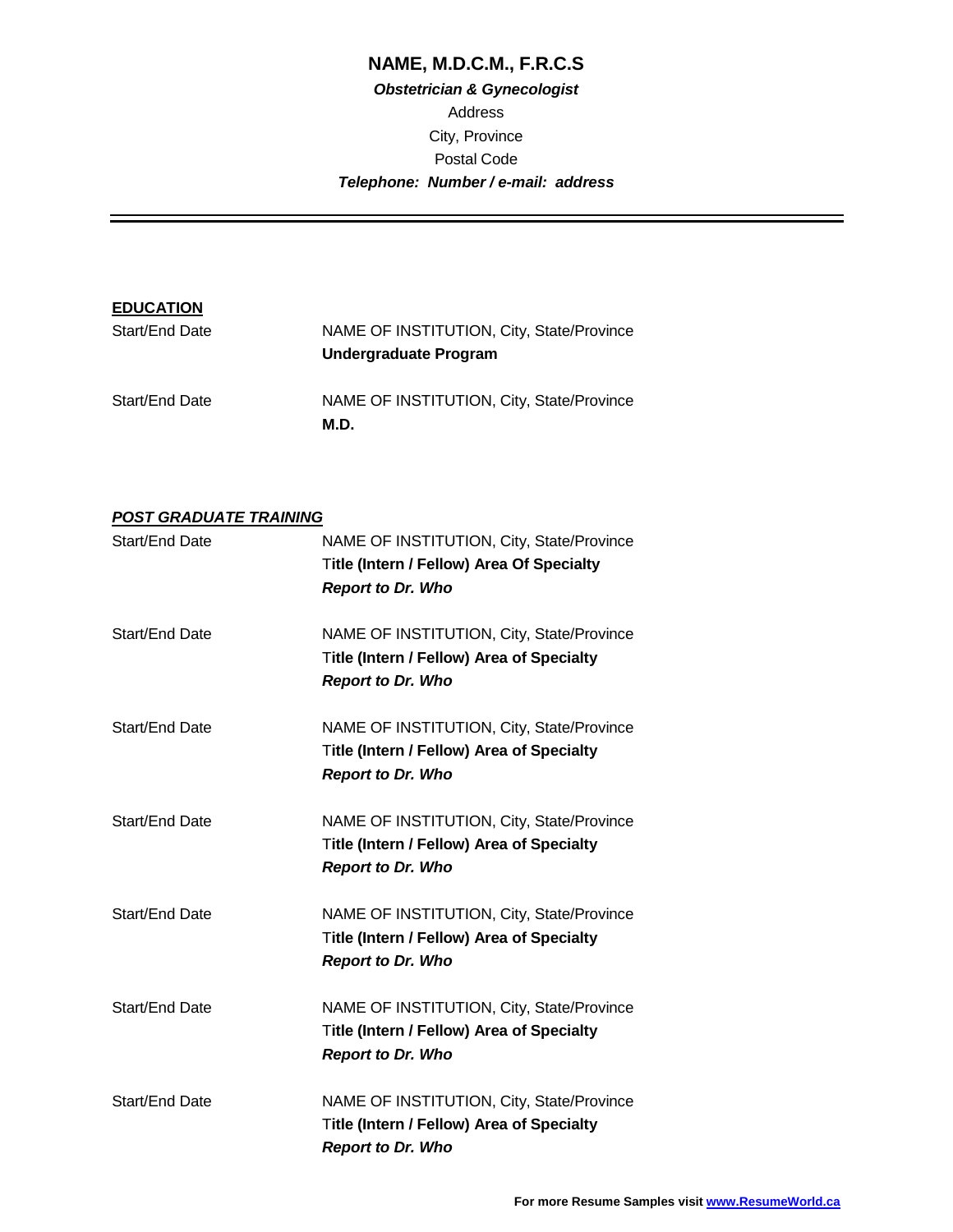### **LICENSES**

| Date                       | NAME OF STATE OR PROVINCE<br><b>Active or Inactive</b> |
|----------------------------|--------------------------------------------------------|
| Date                       | NAME OF STATE OR PROVINCE<br><b>Active or Inactive</b> |
| <b>CERTIFICATIONS</b>      |                                                        |
| Date                       | NAME OF BOARD / LICENSING BODY<br><b>Specialty</b>     |
| Date                       | NAME OF BOARD / LICENSING BODY<br><b>Specialty</b>     |
| <b>POST DOCTORIAL WORK</b> |                                                        |
| Start Date - End Date      | NAME OF INSTITUTION (FACULTY), City, Province or State |
| (Month/Year)               | <b>Title, Area of Specialty</b>                        |
| Start Date - End Date      | NAME OF INSTITUTION (FACULTY), City, Province or State |
| (Month/Year)               | <b>Title, Area of Specialty</b>                        |
| PROFESSIONAL APPOINTMENTS  |                                                        |
| Start Date - End Date      | NAME OF INSTITUTION (FACULTY), City, Province or State |
| (Month/Year)               | <b>Title, Area of Specialty</b>                        |
| Start Date - End Date      | NAME OF INSTITUTION (FACULTY), City, Province or State |
| (Month/Year)               | <b>Title, Area of Specialty</b>                        |
| Start Date - End Date      | NAME OF INSTITUTION (FACULTY), City, Province or State |
| (Month/Year)               | <b>Title, Area of Specialty</b>                        |
| Start Date - End Date      | NAME OF INSTITUTION (FACULTY), City, Province or State |
| (Month/Year)               | <b>Title, Area of Specialty</b>                        |
| Start Date - End Date      | NAME OF INSTITUTION (FACULTY), City, Province or State |
| (Month/Year)               | <b>Title, Area of Specialty</b>                        |
| Start Date - End Date      | NAME OF INSTITUTION (FACULTY), City, Province or State |
| (Month/Year)               | <b>Title, Area of Specialty</b>                        |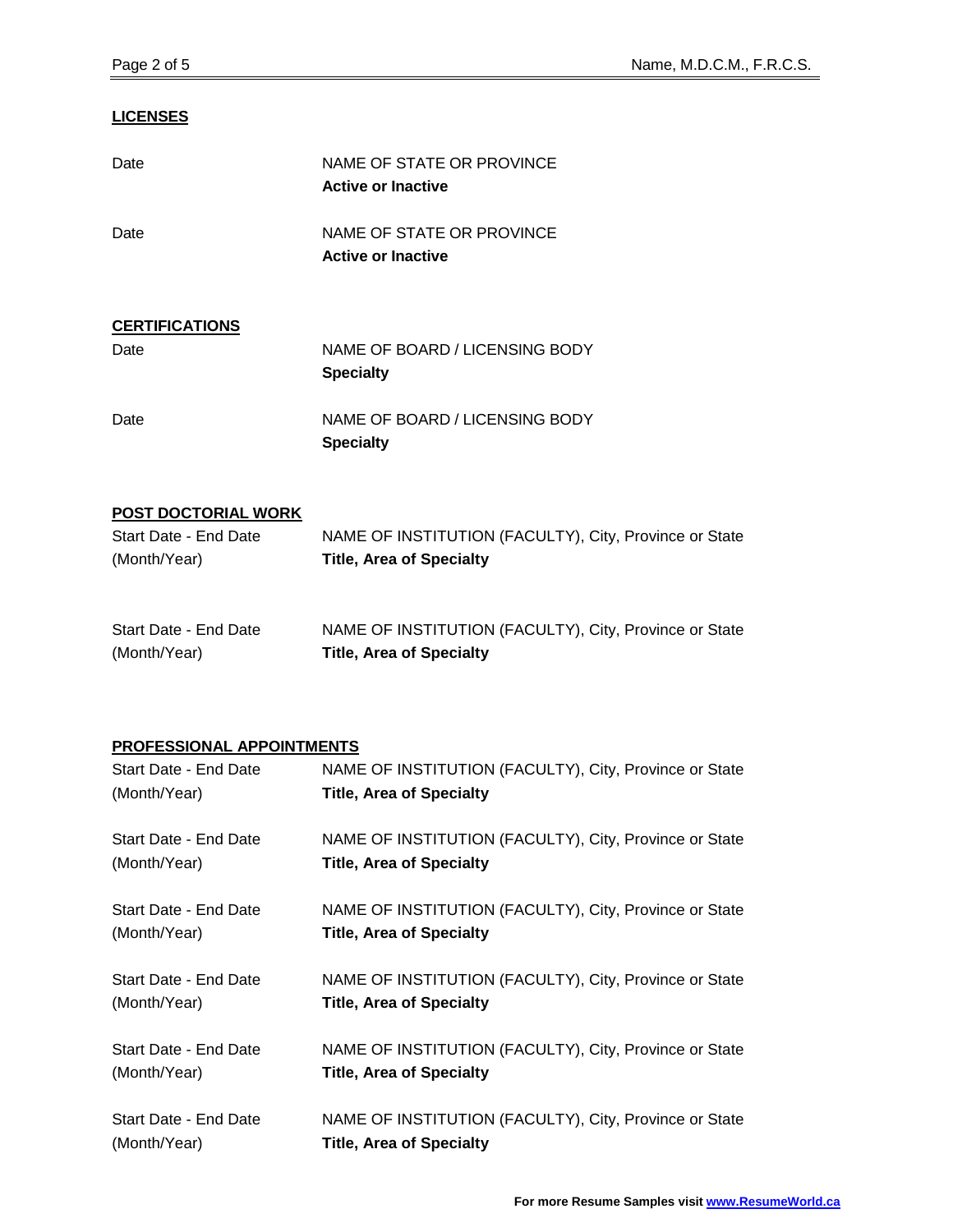## **PRIVATE PRACTICE**

| Start Date - End Date | NAME OF PRACTICE, Address |
|-----------------------|---------------------------|
|                       | City, Province, State     |
|                       |                           |

•

## **MEDICAL AND SCIENTIFIC SOCIETIES**

| Date | <b>NAME OF SOCIETY</b> |
|------|------------------------|
| Date | NAME OF SOCIETY        |
| Date | NAME OF SOCIETY        |
| Date | NAME OF SOCIETY        |
| Date | NAME OF SOCIETY        |
| Date | NAME OF SOCIETY        |
| Date | <b>NAME OF SOCIETY</b> |

| Start/End Date | NAME OF INSTITUTION (FACULTY), City, Province or State<br><b>Title/Accountability</b> |
|----------------|---------------------------------------------------------------------------------------|
| Start/Date     | NAME OF INSTITUTION (FACULTY), City, Province or State<br><b>Title/Accountability</b> |
| Start/Date     | NAME OF INSTITUTION (FACULTY), City, Province or State<br><b>Title/Accountability</b> |
| Start /Date    | NAME OF INSTITUTION (FACULTY), City, Province or State<br><b>Title/Accountability</b> |
| Start /Date    | NAME OF INSTITUTION (FACULTY), City, Province or State<br><b>Title/Accountability</b> |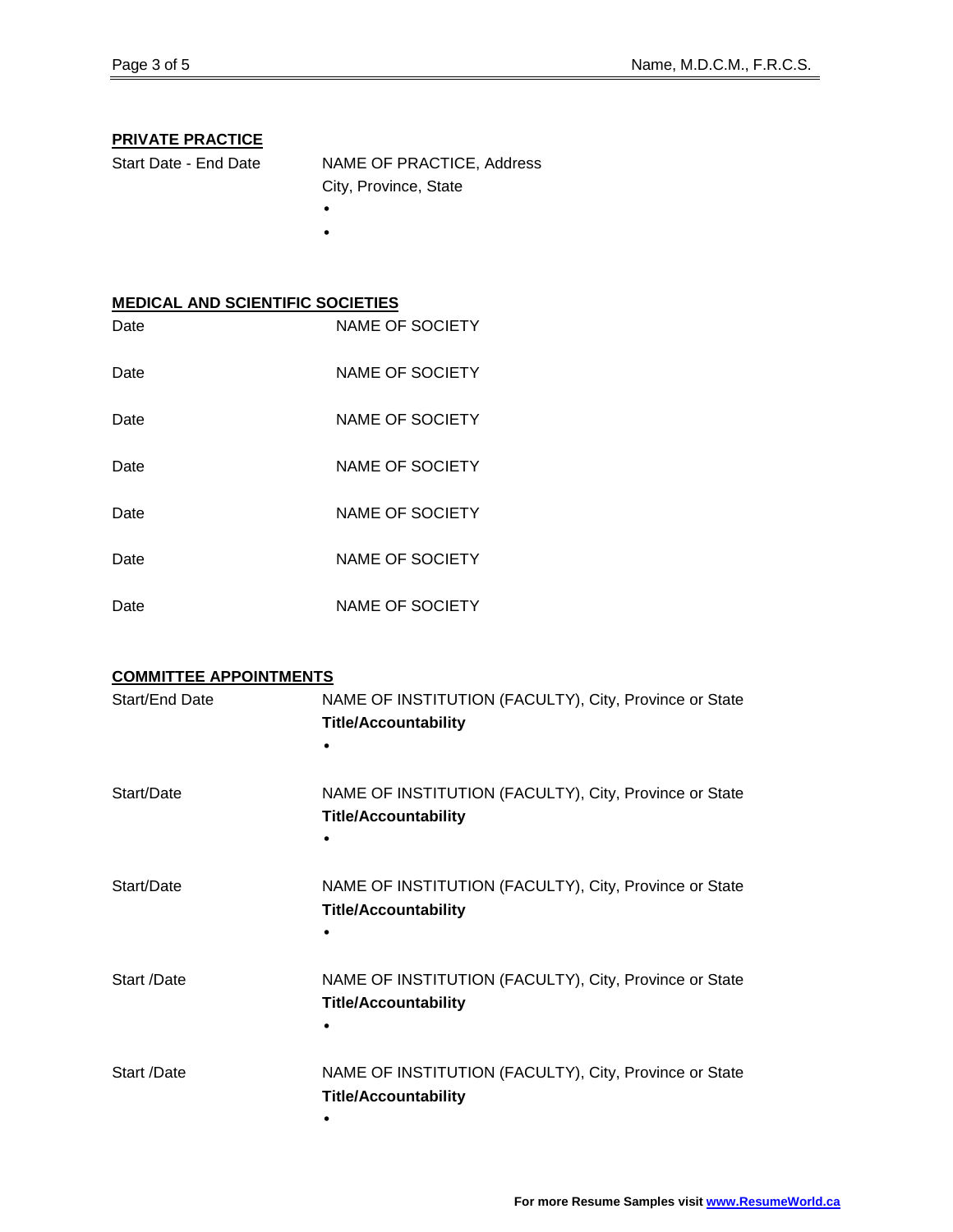#### **POST DOCTORIAL CONFERENCES**

| Date                | NAME OF CONFERENCE, City, Province or State                                                                            |
|---------------------|------------------------------------------------------------------------------------------------------------------------|
| Date                | NAME OF CONFERENCE, City, Province or State                                                                            |
| Date                | NAME OF CONFERENCE, City, Province or State                                                                            |
| Date                | NAME OF CONFERENCE, City, Province or State                                                                            |
| Date                | NAME OF CONFERENCE, City, Province or State                                                                            |
| Date                | NAME OF CONFERENCE, City, Province or State                                                                            |
| Date                | NAME OF CONFERENCE, City, Province or State                                                                            |
| Date                | NAME OF CONFERENCE, City, Province or State                                                                            |
| Date                | NAME OF CONFERENCE, City, Province or State                                                                            |
| <u>PUBLICATIONS</u> | Name of Author(s), Article/Title/Topic<br>Name of Journal or Publication Article Appeared in, Volume #,<br>Month, Year |
|                     | Name of Author(s), Article/Title/Topic<br>Name of Journal or Publication Article Appeared in, Volume #,<br>Month, Year |
|                     | Name of Author(s), Article/Title/Topic<br>Name of Journal or Publication Article Appeared in, Volume #,<br>Month, Year |
|                     | Name of Author(s), Article/Title/Topic<br>Name of Journal or Publication Article Appeared in, Volume #,<br>Month, Year |
|                     | Name of Author(s), Article/Title/Topic<br>Name of Journal or Publication Article Appeared in, Volume #,<br>Month, Year |
|                     | Name of Author(s), Article/Title/Topic<br>Name of Journal or Publication Article Appeared in, Volume #,<br>Month, Year |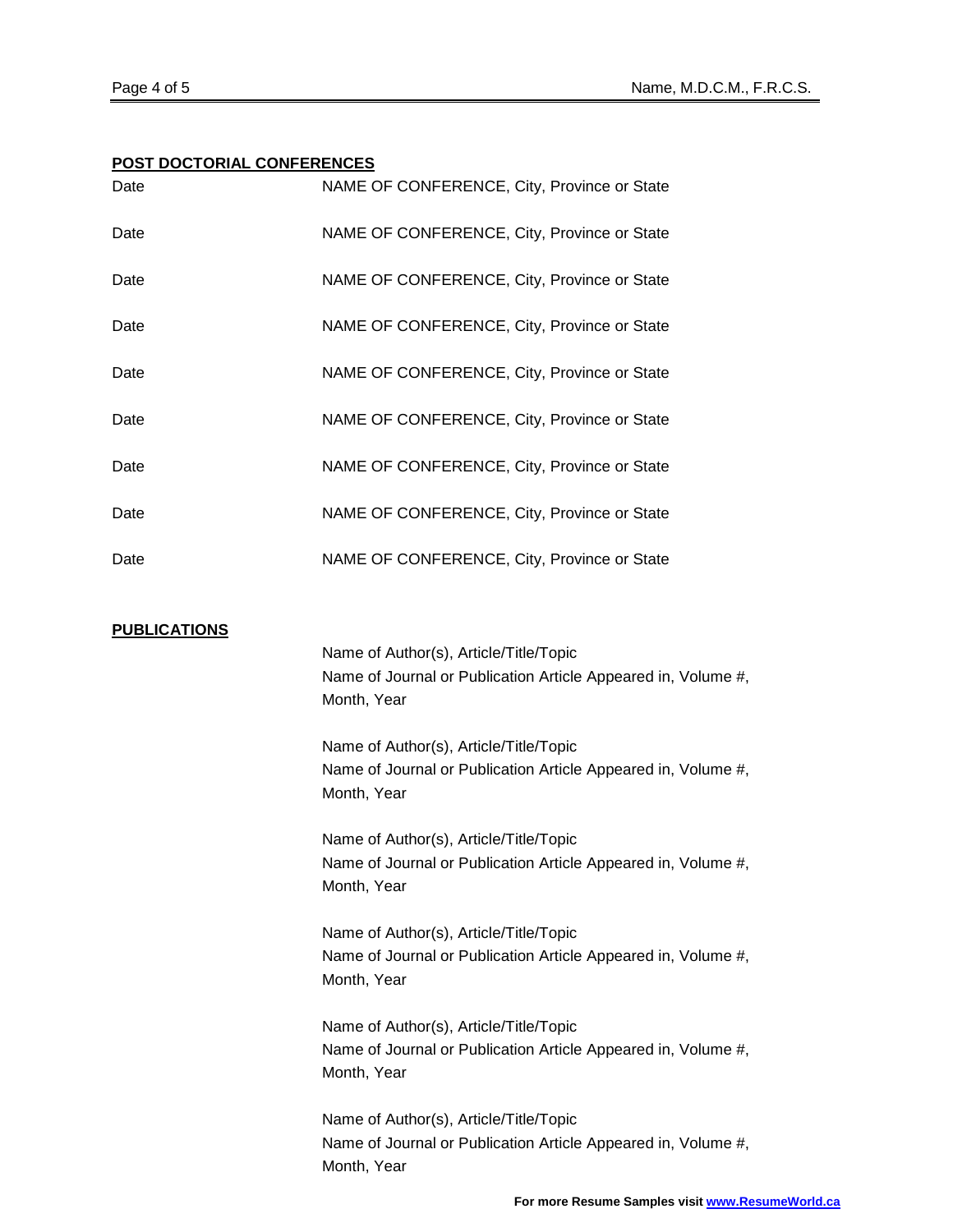#### **RESEARCH PROJECTS**

|                      | Name of Project or Title |
|----------------------|--------------------------|
|                      | Name of Author(s), Date  |
|                      | Name of Project or Title |
|                      | Name of Author(s), Date  |
|                      | Name of Project or Title |
|                      | Name of Author(s), Date  |
|                      | Name of Project or Title |
|                      | Name of Author(s), Date  |
|                      | Name of Project or Title |
|                      | Name of Author(s), Date  |
|                      | Name of Project or Title |
|                      | Name of Author(s), Date  |
| <b>PERSONAL DATA</b> |                          |
|                      |                          |
|                      | DATE OF BIRTH:           |
|                      |                          |
|                      | PLACE OF BIRTH<br>٠      |
|                      |                          |
|                      | <b>LANGUAGES</b>         |
|                      |                          |
|                      | <b>MARITAL STATUS</b>    |
|                      |                          |
|                      | <b>CHILDREN</b>          |
|                      |                          |

Please Note: Areas such as Grants, Scientific Presentations/Exhibits, Clinical Trials, Multi Media Presentations and other Honours, Achievements and Contributions can also be included in the Curriculum Vitae (CV). The length of your CV really depends on your professional credentials and relevancy of the information to the purpose of the CV. References can also be part of the Curriculum Vitae either with or without contact information based on what is generally acceptable in your profession or industry. A reference sample list is below.